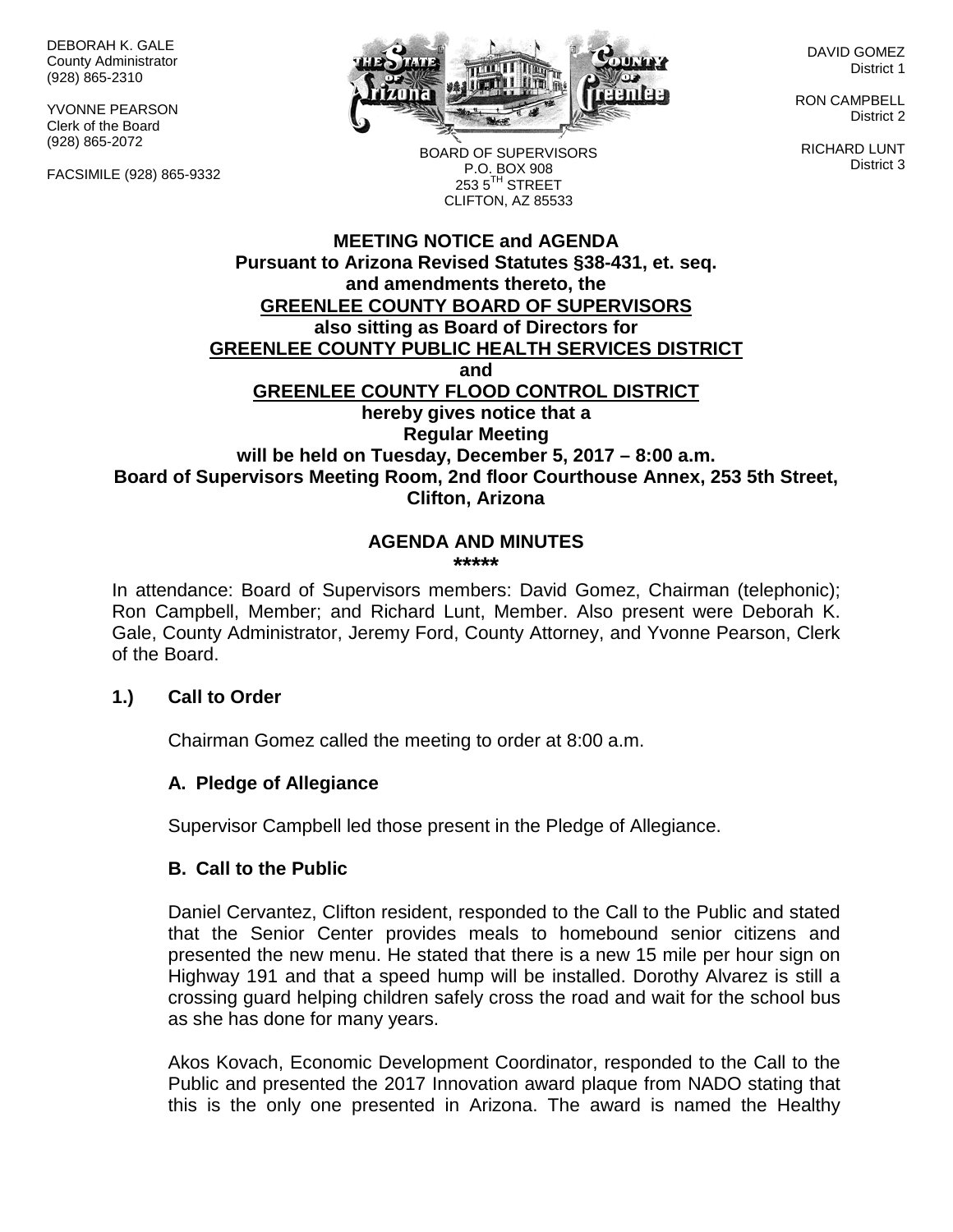Highway to Greenlee County and reflects good leadership and good planning and excellent execution by the County Manager, the Board of Supervisors and the Health Services District who have accomplished something to be cherished – a superb health services ranking in the state second only to Maricopa County. He stated that an award ceremony and presentation will be forthcoming.

- **2.) PUBLIC HEALTH SERVICES DISTRICT – the Board of Supervisors will convene as the Board of Directors of the Greenlee County Public Health Services District and will reconvene as the Board of Supervisors following consideration of these items:**
	- **A. Consent Agenda**
		- **1. Clerk of the Board: Consideration of approval of Public Health Services District expense warrants in excess of \$1,000.00**
		- **2. Health & County Services Director: Consideration of approval of the Delegation Agreement No. AGR2018-026 with the Arizona Department of Health Services and Greenlee County Health Department for the Food Safety and Smoke Free Arizona programs effective July 1, 2017 and ending June 30, 2032**

Upon motion by Supervisor Lunt, seconded by Supervisor Campbell, and carried unanimously, the Board approved the Public Health Services District Consent Agenda as presented.

## **3.) Election of Greenlee County Board of Supervisors Chairman and Vice Chairman**

Chairman Gomez nominated Supervisor Campbell to fill the Chairman position. Supervisor Campbell thanked Supervisor Gomez for the vote of confidence but nominated Supervisor Lunt stating that he is better suited for the position and has plenty of experience. Supervisor Lunt stated that he would be honored to serve in this position. Supervisor Campbell moved that Supervisor Lunt be named Chairman and Supervisor Gomez be named Vice Chairman of the Greenlee County Board of Supervisors for the upcoming 2018 year. The motion was seconded by Supervisor Lunt, and carried unanimously.

#### **4.) Consideration of approval of Greenlee County Board of Supervisors 2018 Tentative Meeting Dates, Times and Posting Locations pursuant to Arizona Revised Statutes §11-214**

Ms. Gale stated that the proposed times and dates remain as they have been. Upon motion by Supervisor Lunt, seconded by Supervisor Campbell, and carried unanimously, the Board approved the tentative dates as proposed to fall on the first and third Tuesday's on each month beginning at 8:00 a.m.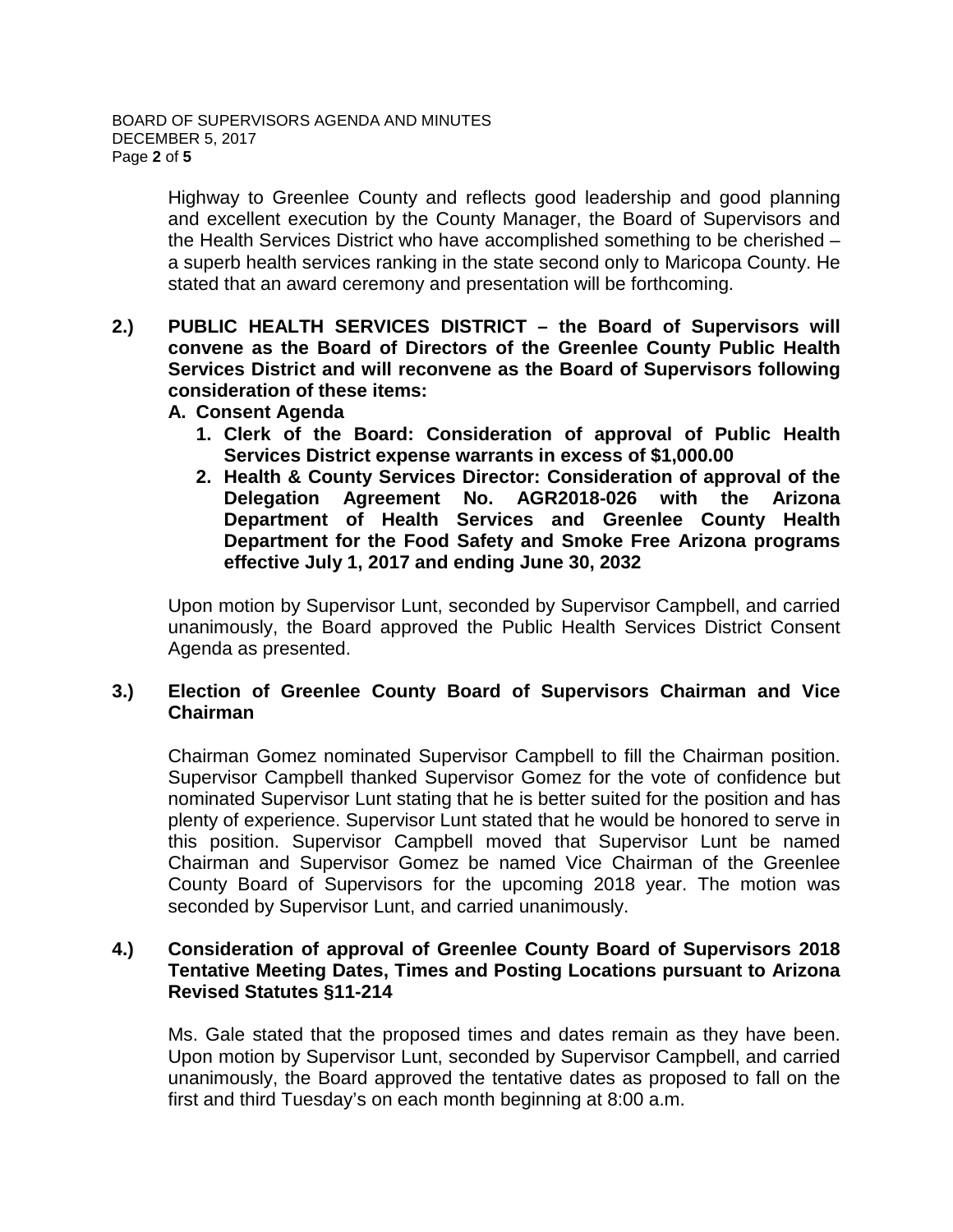#### **5.) Consideration of County Supervisors Association Legislative Policy Committee Representative for Greenlee County**

Upon motion by Supervisor Gomez, seconded by Supervisor Campbell, and carried unanimously, the Board appointed Supervisor Lunt as the County Supervisors Association Legislative Policy Committee representative for Greenlee County.

# **6.) Tim Sumner, Sheriff A. Discussion of support services by county departments**

Sheriff Sumner expressed his concerns regarding working with other county departments for services. He stated that it may be beneficial to look at outsourcing certain services during budget time to prevent lag time. Ms. Gale stated that other departments have to provide services to all elected officials and that a work session on this issue after the first of the year and before budget time would be good. The Board expressed that good communication is key and also expressed budgetary concerns. A plan defining the process for requesting services should be drafted.

#### **7.) Tony Hines, Public Works Manager – Facilities/Fleet/Parks A. Greenlee County South Annex project update**

Mr. Hines reported that the roof is complete on the South Annex. The heating/cooling system has been set, there is electric power to the meter, the gas line is installed, cement has been poured outside the building, outside lights are installed, and the awnings and windows will be installed this week. He stated that the drywall will be taped and textured and network wiring will also be complete this week.

#### **B. Consideration of approval to purchase one (1) Caterpillar 950M Loader for the Landfill in the amount \$187,969.00 after trade-in**

Mr. Hines stated that this equipment has been budgeted and will be available on the 18<sup>th</sup>. Upon motion by Supervisor Campbell, seconded by Supervisor Lunt, and carried unanimously, the Board approved the purchase as presented to be financed over a 60 month period.

## **8.) Kay Gale, County Administrator**

**A. Consideration of approval to have Turf Paradise conduct horse races on behalf of Greenlee County at Turf Paradise Race Track for 2018, 2019, and 2020 per the County Fair Agreement with Turf Paradise approved December 20, 2016**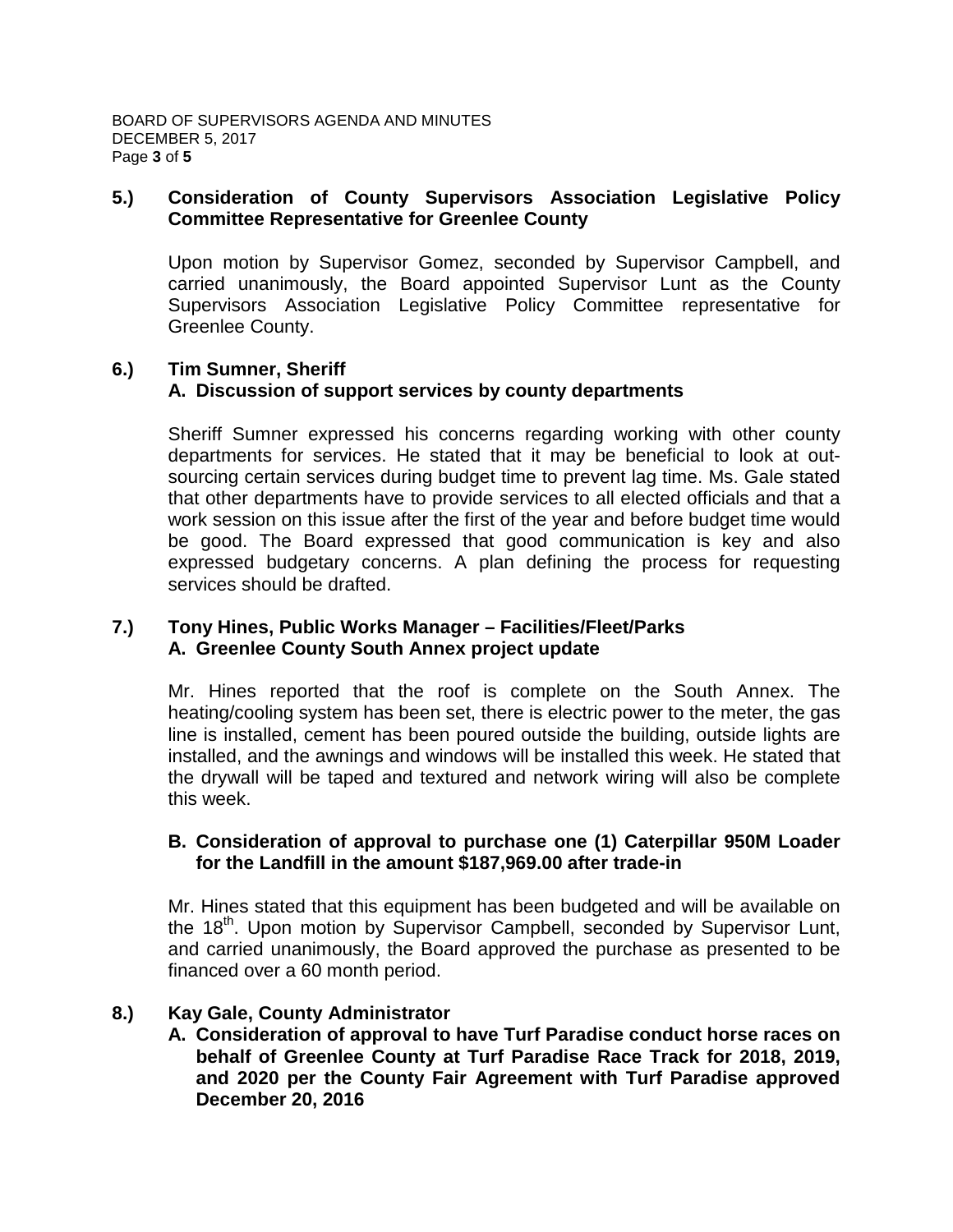Ms. Gale stated that the County was paid approximately \$9,000.00 for the sale of race dates last year. Upon motion by Supervisor Lunt, seconded by Supervisor Campbell, and carried unanimously, the Board approved the request as presented.

#### **B. Mexican Wolf Recovery Plan**

Ms. Gale reviewed discussions that took place at a recent Mexican Wolf Recovery Plan Executive Board meeting that included recent comments that were submitted, delisting, and the Memorandum of Understanding. Supervisor Campbell also attended the meeting and stated that he has submitted comments to be published in the Copper Era so that the public understands that Greenlee County has not changed position on the Mexican Wolf - Greenlee County does not want the wolf.

## **C. County and State budget and legislative issues**

Ms. Gale stated that 500 letters from all over the country in support of continued funding of Secure Rural Schools and Payment in Lieu of Taxes (PILT) have been submitted to Congress.

#### **D. Calendar of Events**

The Calendar of Events was reviewed.

#### **9.) Consent Agenda**

- **A. Clerk of the Board: Consideration of approval of expense warrants in excess of \$1,000.00 – Vouchers 1036; 1037; 1038**
- **B. Chief Finance Officer: Consideration of approval of general fund loans in the amount of \$864.22 to be reimbursed upon receipt of funds: Fund 118 - \$832.24; Fund 237 - \$31.98**
- **C. Superior Court Judge: Consideration of appointment of Ricardo Guerena and Cassandra Free as Justice of the Peace Pro Tempore effective January 2, 2018 through December 30, 2018**
- **D. Clerk of the Board: Consideration of approval of letter of support for use of County Roads for the Javelina Chase Cycling Event to be held on April 14, 2018 to the Arizona Department of Transportation**
- **E. County Engineer: Consideration of approval of Change Order #4 for the South Annex to include lightning protection and kitchen duct work and associated items**